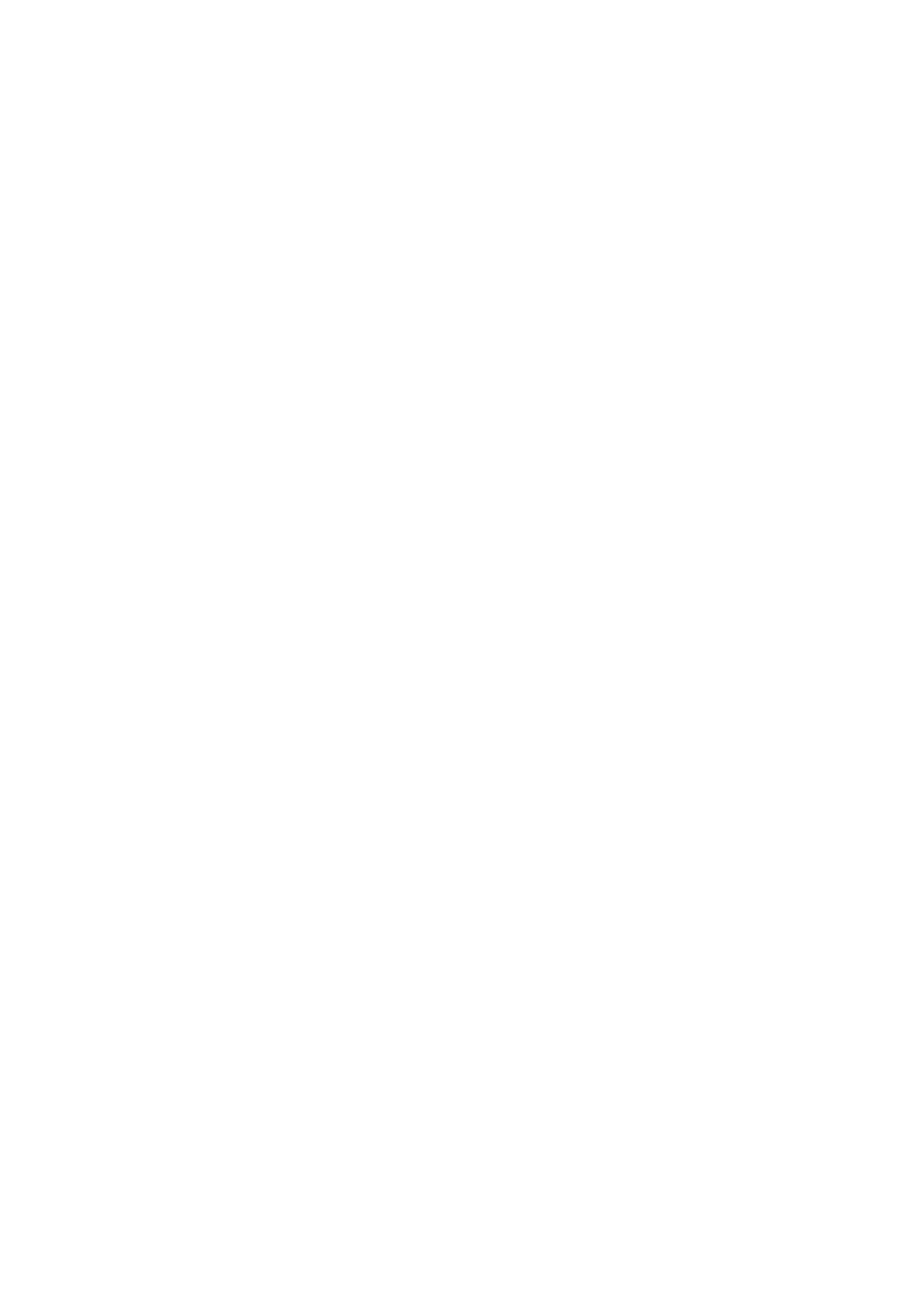# **Mediterranean coastal areas at risk between conservation and development – the WADI project as an effort of integration**

Felicita Scapini

Department of Animal Biology and Genetics "Leo Pardi", University of Florence, via Romana 17, 50125 Firenze, Italy

## **Abstract**

The WADI project (INCO-CT2005-015226) analyses a number of fresh and transitional water bodies in Mediterranean coastal areas suffering from scarcity and/or bad quality of water. Holistic multidisciplinary approaches have been adopted to highlight impacts on the ecological and socioeconomic systems depending on these water bodies. The ultimate goal of the project is to mitigate existing conflicts among stakeholders for water use, addressing the needs of the local people, particularly the weak or underrepresented part of the population. Efforts have been made to facilitate communication between the various contendents. The lessons learnt and difficulties encountered in the various contexts are discussed in this paper.

## **The context in the Mediterranean coastal zones**

The Mediterranean coastal zones are facing increasing challenges of development and integration. In this region integrated water management mainly concerns fresh water demand for domestic, agricultural and industrial uses in a context of water scarcity. Conflicts may also arise between the coastal and inland zones over the use of natural resources, pollution and/or depletion, with a consequent scarce supply of poor quality water.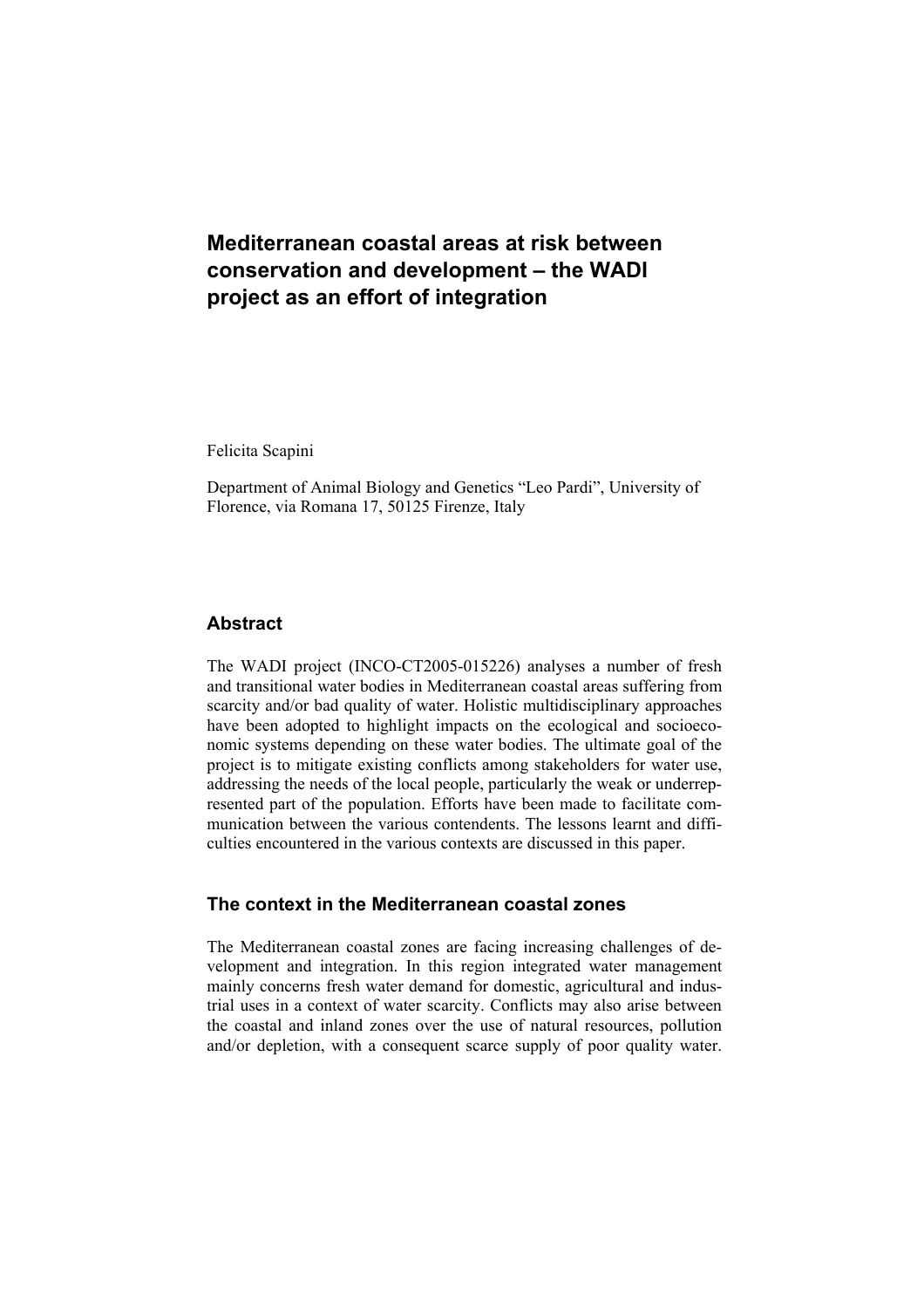Mismanagement of surface water may affect regions far from the source of pollution. This is evident when long rivers flow across several countries and various regions. Even small river basins are often interconnected through systems of canalization. Generally, problems are perceived as such when it is already too late for mitigation. It may be impossible to recover the systems at that point. So awareness of the possible impacts of water managements at various levels of integration is fundamental if we wish to develop efficacious long term strategies.

On the northern coast of the Mediterranean Sea, the arid and semi-arid coastal zones suffer from irregular rainfall and polluted water supply from the rivers, which are often exploited by economically active inland regions, as in the cases of eastern Spain and western Italy. The Segura River flows to the Alicante province from the Castile region, where its water is used intensively to irrigate crops, leaving the coastal zone a scarce supply of bad quality fresh water. In northern Tuscany, the Arno River flows to the coast severely polluted by the industrial activities in the plain. The polluted water vapour of the coastal waters has caused the death of the pine trees lining the coast in the formerly royal reserve of San Rossore (now a regional natural park).

In north Africa, the water supply in the coastal regions is irregular and gives origin to the typical wadis (non permanent flows of water in the arid regions). This water is also used to develop agriculture in the arid inland areas and a network of dams and channels has been constructed to collect and transport water from one place to another. In most cases this has ecological and socioeconomic impact on the coastal zone. The management of rivers may reduce the flow of sediments and consequently facilitate the erosion of the beaches by the sea, indirectly affecting the development of beach holiday tourism. The sediment accumulated in the dunes represents an important buffer or reservoir and protects the coastline against erosion (McLachlan 2006). Beach-dune ecosystems are under threat of disappearance all around the Mediterranean (Oueslati 2004).

Increasing urbanization is the most relevant issue in the Mediterranean coastal zone, as it is all over the world. Human population growth is the underlying force that drives a "coastal squeeze" (Schlacher et al. 2006). Here the coastal zones are trapped between burgeoning urbanization from the terrestrial side and various marine stressors, also caused by climate change (Nordstrom 2000). These pressures are likely to increase at different tempos, with urbanization expanding more rapidly than long-term climate changes. The latter may affect water supply from rainfall in an unpredictable way, becoming a constraint for a rational distribution of fresh water resources.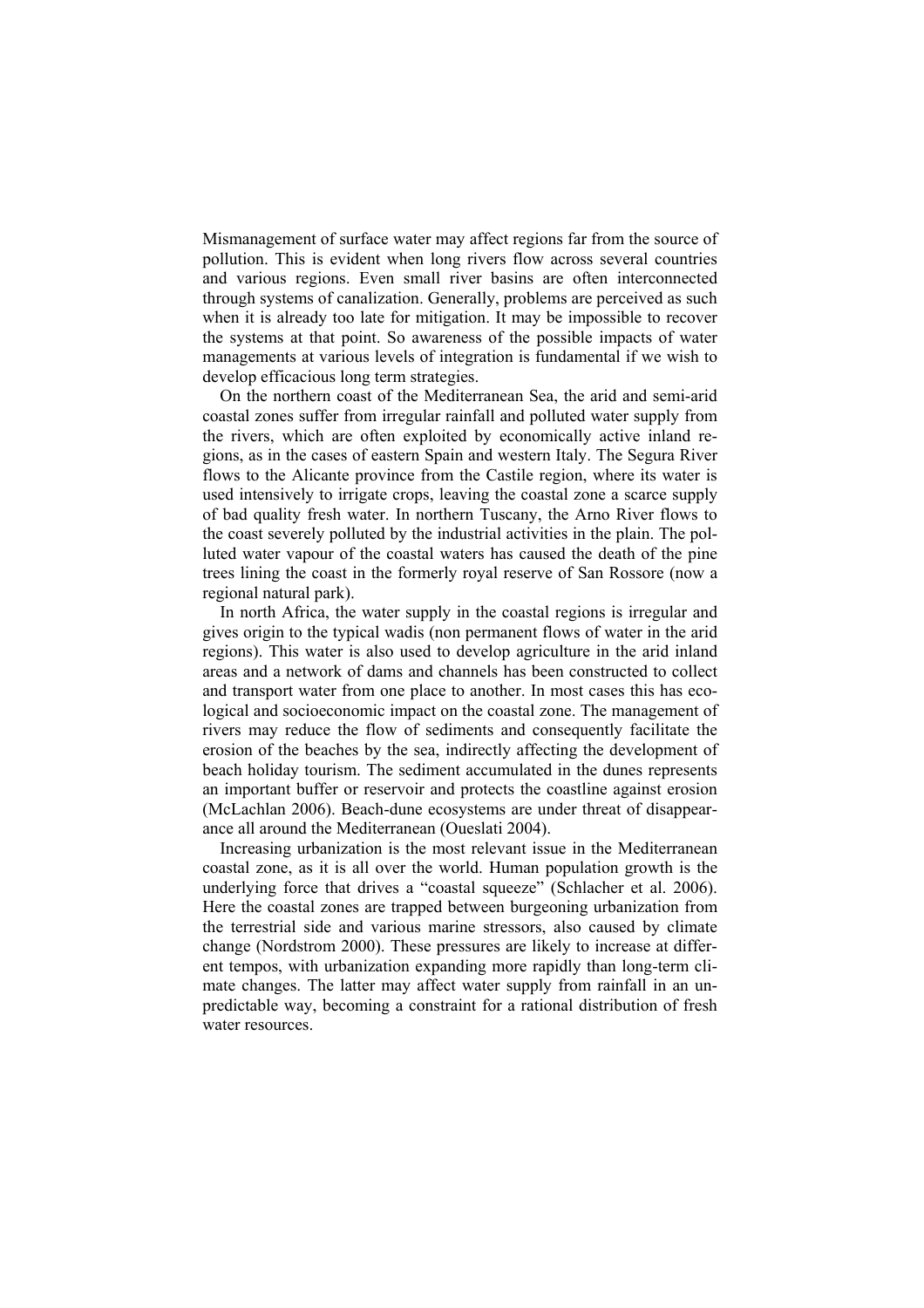In water management there is a tendency to implement measures that were already used somewhere else, without considering their possible impacts along the river basins and throughout time or the unique nature of the systems. Rarely are past lessons taken into account in decision making. On the contrary, solutions for which the technology already exists are favoured. The models, generally used in engineering projects, rarely take into account the complexity of the problems and tend to focus exclusively on a particular sector, e.g. crop irrigation, the distribution of drinking water or the conservation of wetlands as a reservoir of biodiversity, etc. When decisions are taken centrally (at a national level), issues are generally oversimplified and the solutions proposed are those technically feasible, no matter if and how the local communities are affected by the management. On the other hand, when decisions are taken locally (at a sub-political level), the decision makers are well aware of the complexity of the problem, which receives due consideration, reducing possible risks (Beck 1986). At this level, various indicators can be perceived and management can be adaptive.

As pointed out by Swallow et al. (2001) "For the purpose of research, it is usually important to be able to draw broadly applicable conclusions from impact assessment. This argues for selecting 'representative' sites. Yet in the case of watersheds, where site specificity may limit the ability to extrapolate results from one site to another, selection of research sites might better focus more on important or extreme circumstances whose results could provide insights into specific aspects of watershed management. A combination of methods, including quantitative and qualitative approaches, may be called for.".

But the risk remains of subordinating the interests of many (the local communities) to those of few (the local policy makers). Moreover, the scientific community is rarely consulted and hardly understood, when political decisions have to be taken. The tempos of the social impact of scientific results and decision making processes are different, the latter depending on the length of the mandates. There is an urgency to speed up the process of communication with the scientific community and scientists should be considered as key players (stakeholders) at a supranational level, representing the interests of underrepresented social and environmental components.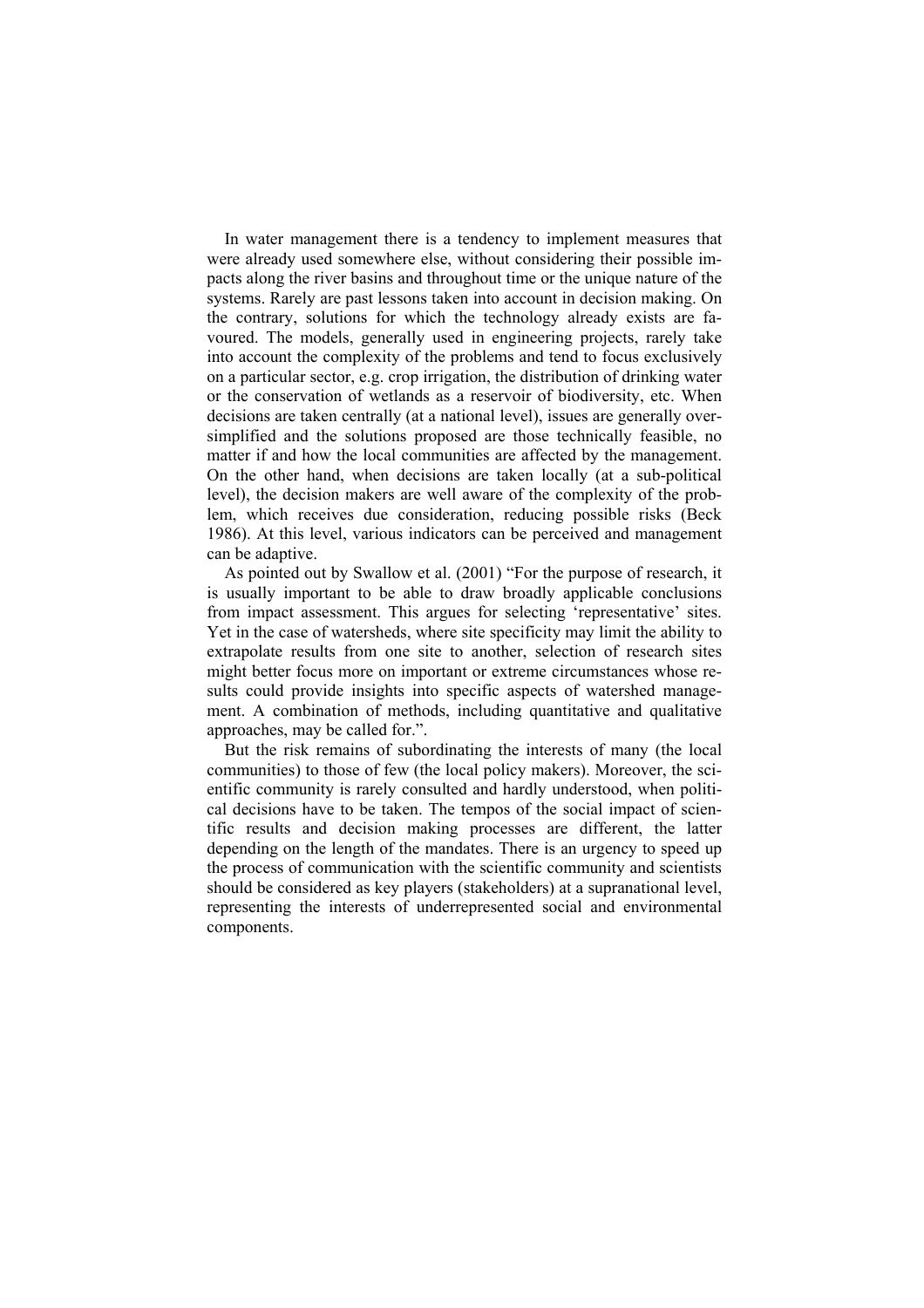## **The WADI1 project approach**

The WADI project analyses the socioeconomic and ecological impacts of water management upstream on the water reserves downstream in the coastal areas, which sustain development and the highest level of urbanisation, but also contain the most threatened water ecosystems, at highest risk of disruption, given their peculiar no-land/no-water status. The acronym WADI – WAter Demand Integration – suggests the temporary and unpredictable water flows in the southern Mediterranean region. Fresh water is the most important natural resource for the local communities, as well as a source of wealth for the countries where scarcity of water dominates. The project focuses on fresh and transitional water bodies and the benefits the local population derives when using this water. The objective of proposing scenarios of equal water distribution to all stakeholders, including the less powerful components of the society, is ambitious and clearly maximal. In the framework of WADI we have adopted a case study approach and encouraged interactions between researchers and stakeholders on different levels, local, intermediate, national and international, and ultimately communication between the scientific community and society. A dialogue with the stakeholders was initiated from the beginning of the project by means of focal meetings held at the study sites. During the meetings various stakeholders, who in some cases had come together around the same table for the first time, were asked to explain their problems, hopes and suggestions regarding water management. The outcomes of these meetings are now driving ecological and socioeconomic field research at the sites, focusing on real problems and continuing the exchange of information with all parties involved. Contextualization (Beck 1997) and adaptability are key concepts of this strategy.

The study sites chosen along the Mediterranean coasts cover a range of issues common in the region, and, at the same time, each site has a specificity derived from physical, climatic as well as socioeconomic conditions. A number of gradients can be drawn by comparing the case studies chosen by the WADI project: north – south, developed – under development – in transition, intensively – sparsely urbanized, developed – recently discovered tourism. The study sites were chosen in sub-humid (Italy), semi-arid

<sup>&</sup>lt;sup>1</sup> The project "Sustainable management of Mediterranean coastal fresh and transitional water bodies, through a socioeconomic and environmental analysis of changes and trends, to enhance and sustain stakeholder benefits", funded by the EC, 6° Framework Programme, contract INCO-CT2005-015226-WADI, began in 2005 and is still ongoing. Details on the project can be viewed on the web site: www.wadi.unifi.it.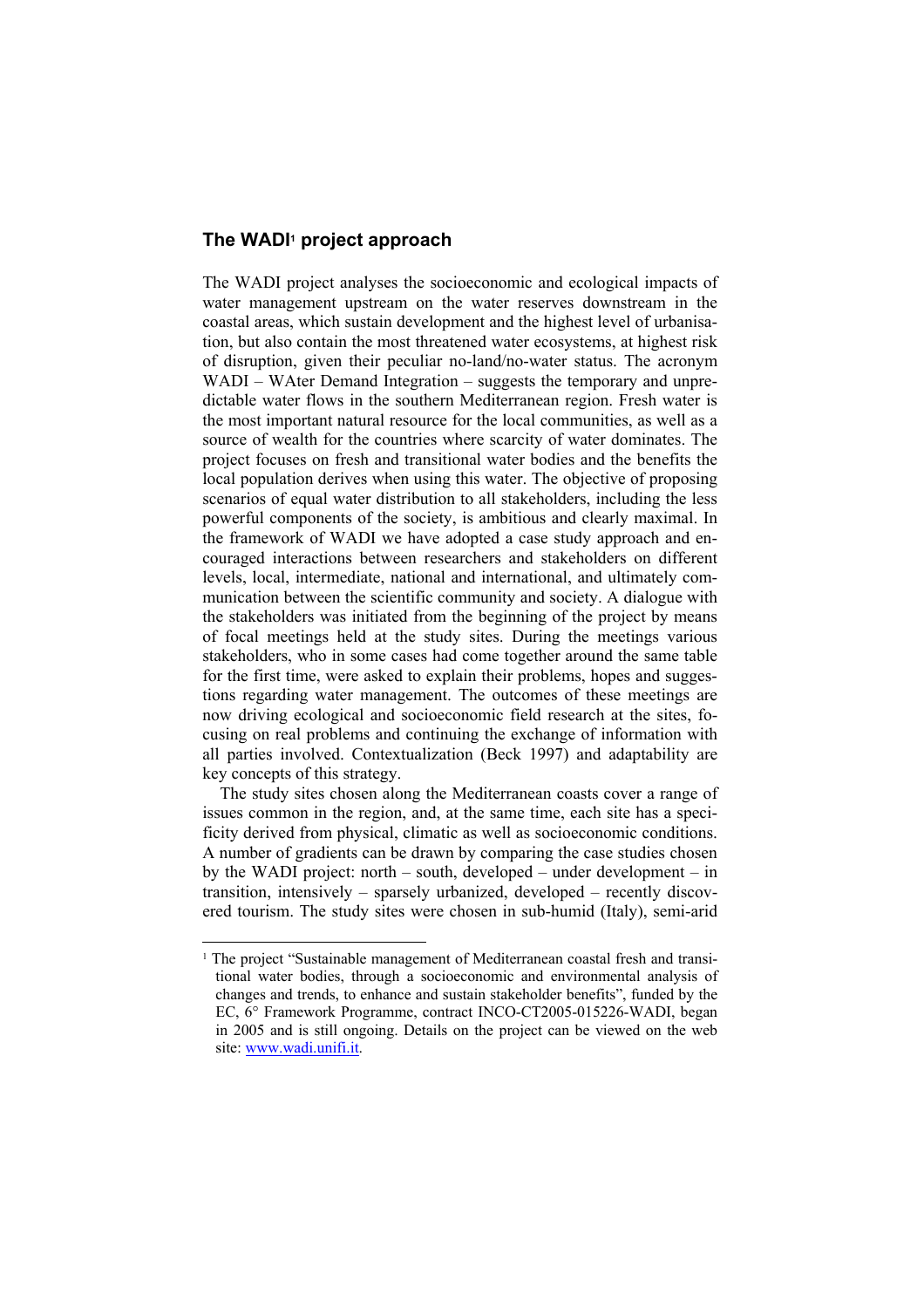(Morocco and Tunisia) to arid areas (Spain and Egypt). Standards of living vary considerably among sites from relative wealth at the European ones (varying according to stakeholders) to poverty in some situations analysed in north Africa (Abdrabo 2006). The fragility of the systems and unpredictability of ecological and socioeconomic changes are common traits of all WADI case studies.

### **The Egyptian case study**

In Egypt, in the eastern part of the Nile Delta, the beautiful historical city of Alexandria is backed by Lake Maryut, a coastal fresh water lagoon that belongs to a network of coastal lakes and collects water from the Nile, buffering the floods thereof. The lake also has a high landscape value given its geographical position. However, water flow into the lake has decreased as a consequence of upstream managements of the Nile River. Lake Maryut also collects discharge and waste waters from agriculture, urban and industrial uses. Its pollution has been aggravated by the recent development of the city of Alexandria and has dramatically increased since the deviation of its discharge channels from the Mediterranean Sea to the lake, so as to keep the coastal waters of tourist resorts clean. From that moment on the situation of the lake has become worse with a sudden decline in fish catches. The lake supports a numerous population of fishermen (around 5000 households, but this number is only an estimate as people continuously migrate from one place to another). This population is getting poorer and poorer as fish stocks in the lake decline. From a holistic point of view we should also consider the effect of increased nutrient discharge from agriculture to be a consequence of decreased fresh water supply from the Nile (McNeill 2000). Income generating activities around the lake are also the sorting of solid urban wastes and the cutting of reeds in the lake for several uses, e.g. building. Women and children participate in these activities. The solutions proposed by the local administration include the filling up of the lake to gain ground for buildings and their infrastructures. Such measures will hardly favour the local population around the lake, the "lagoon people". A large amount of money from the World Bank has been earmarked to analyse the current situation, without showing a real willingness to improve it in favour of the local people.

#### **The Tunisian case study**

In Tunisia WADI participants have chosen an area located on the northern coast of the country, including the low basin of Oued Mejerda and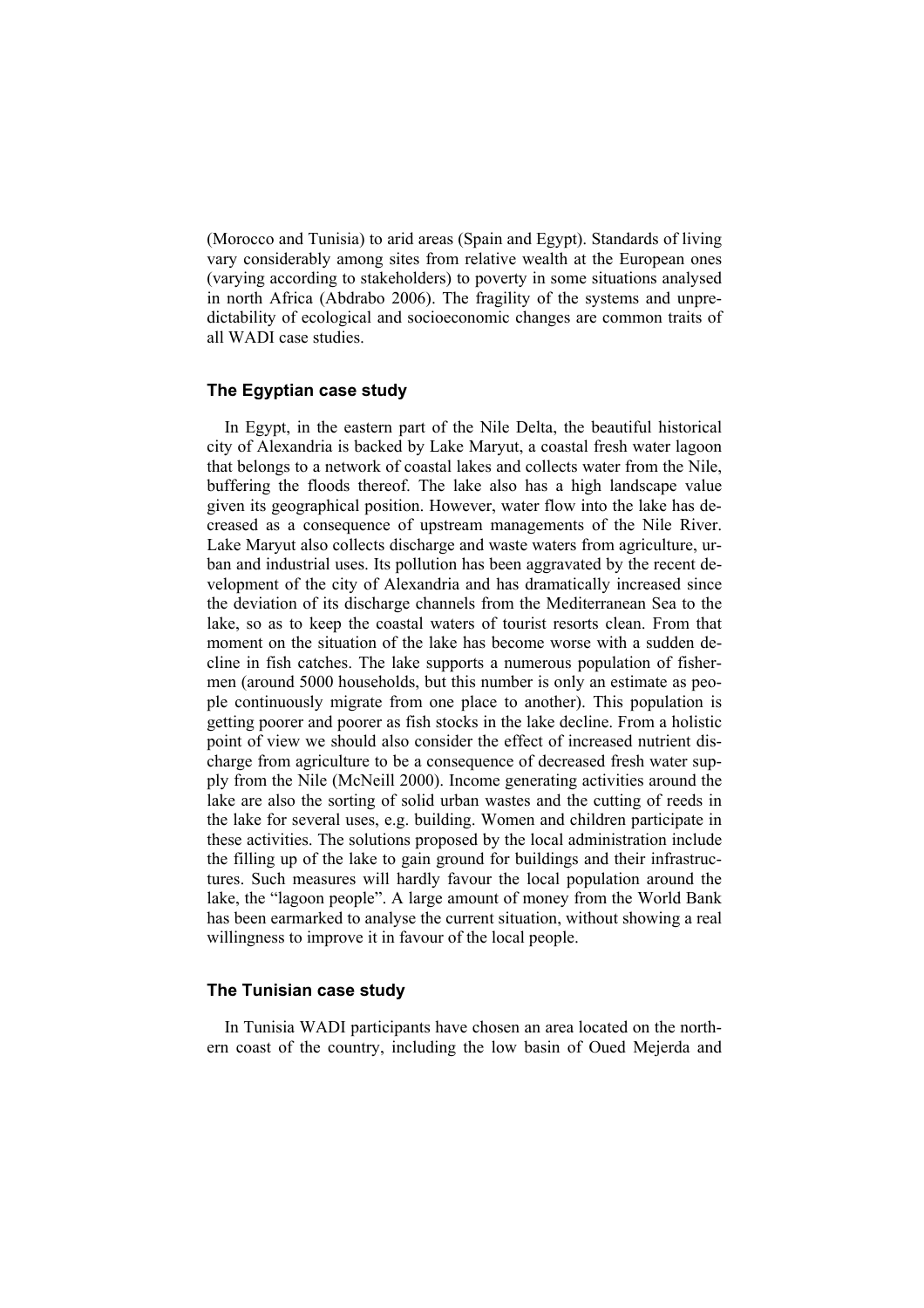Ghar El Melh lagoon. This area is of high economic, environmental, landscape value, although threatened by floods and droughts, coastal erosion and silting up of the lagoon and its outlets. The risks are aggravated by the recent construction of a highway, the development of intensive agriculture, urbanisation and management of irrigation water to supply agriculture in the arid central regions of Tunisia. These activities are in many cases managed by international enterprises, which act sectorially with scarce consideration of the local needs. Also, intervention in one sector (e.g. tourism) may have negative effects on another (e.g. agriculture). Coastal management projects are being developed to enhance tourism activities in the region, while the needs of the lagoon population who depend on fishing and traditional agriculture are scarcely taken into account by the intermediate and national level decision makers.

#### **The Moroccan case study**

The north-western Mediterranean coast of Morocco is currently developing its tourism and infrastructures, such as the construction of the new harbour of Tangier and the coastal highway. This is in apparent contrast with the rural mountain environment where the settlements are mostly sparse douars administered by rural municipalities, around the historical city of Chefchaouen. The high altitude natural forests conserve endemic arboreal species as well as a rich diversity of fauna and flora. Both are threatened by an intense use of ground for traditional agricultural practices and the illegal kif crop (Ater & Hmimsa 2006). The latter represents an important source of income for the resident rural population integrating the money sent by the emigrants to the cities and Europe. The site is therefore in an unstable equilibrium between a traditional way of living and rapid developments. Problems are perceived as such only when they concern the short term, and the local people have apparently no interest in future developments. Regarding water, there is a deterioration of water quality from upstream to the coast caused by the absence of any regulation in waste discharge (El Alami et al. 2006).

#### **The Spanish case study**

In Spain WADI has focused on El Hondo lagoon (Alicante province), an artificial water reserve for irrigation needs, recently developed into a natural reserve. When water supply is scarce, as happens throughout most of the year and was especially severe during the recent years of drought, the stakeholders' water demands come into conflict. The association of irriga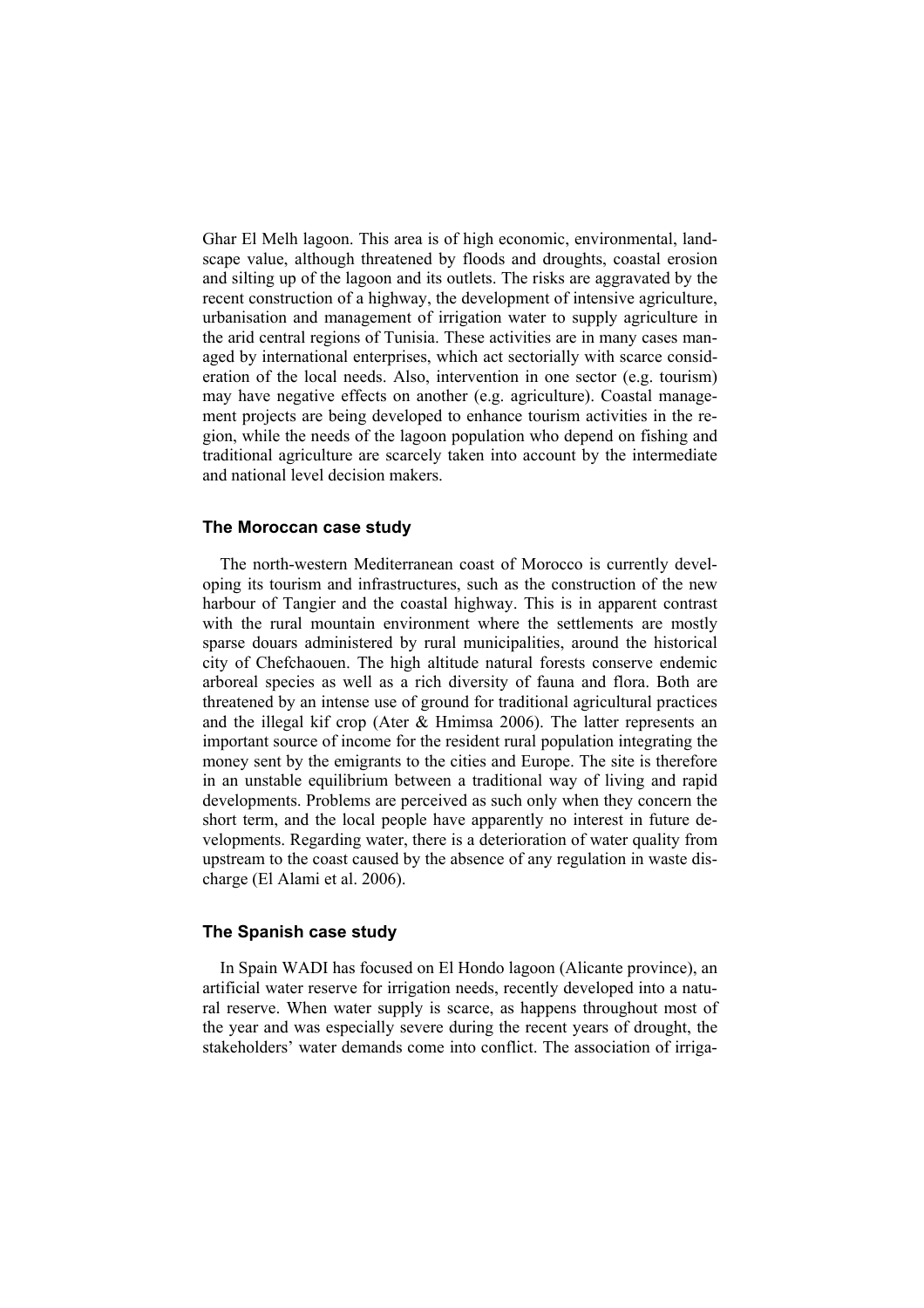tors owns the water, the farmers are the users and pay for the water, and the environment is represented by the regional environmental agency. The economic, cultural and natural values of the area are unquestionable and all stakeholders claim their own part in the exploitation of the water body. The WADI participants organised joint meetings of the various stakeholders, including the least represented such as rural women and school teachers, and set up a discussion table on El Hondo. The local and regional press participated in this process of promoting awareness of the El Hondo problems along with the area's value, as well as people's expectations of the project (Martín Cantarino 2006).

## **The Italian case study**

In Italy our chosen case study was the lower the Ombrone River valley in southern Tuscany where we tried to increase awareness on the issues related to water use and abuse. As surface water becomes scarce during the dry Mediterranean summer and its quality consequently worsens, ground water is increasingly used to irrigate crops. In the coastal zone the water table is generally near the surface and the exploitation of wells for domestic use and irrigation of small landholdings is easier and more economic than the management of a canalization from the river. The consequence of this practice by the local farmers is a lowering of the water table, which aggravates the effect of droughts. The intense use of fresh water from the wells for crop irrigation has also deteriorated the quality of ground water and increased soil salinity. The lowering of the water table in the coastal zone may cause an intrusion of marine water with a consequent increase in the salinity of ground water. This has had a dramatic impact on the viability and growth of pine trees and on biodiversity within the natural park, which is part of the area and represents an additional value for the region (Scapini and Nardi 2007). There is a demand for new tools to monitor the impacts of climatic change and come to grips with the problems of increasing soil salinity as well as coastal erosion.

## **Providing useful tools for environmental management**

During the second phase of our WADI project we collected first hand information with particular emphasis on the gaps, generally relative to sectors neglected by the powerful stakeholders. The neglected sectors may be the poor fringes of the population (e.g. in the Egyptian and Moroccan cases) and the natural component of the ecosystems (e.g. the two European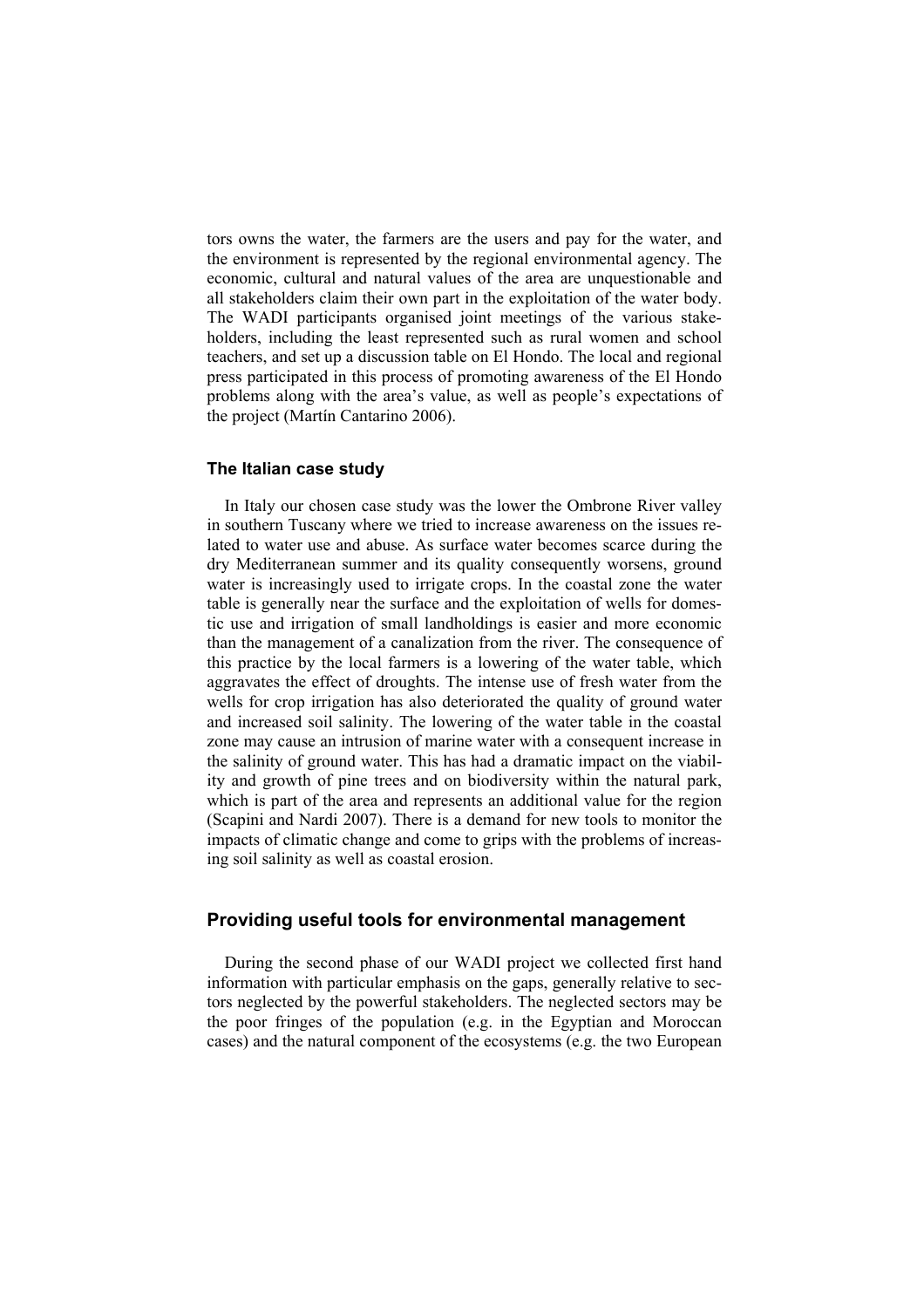cases). The picture has not only become more complete, but the focus has changed, observing the issues from different points of view. Therefore the issue of communicating scientific results has become urgent. In many cases we want to communicate messages that are unwelcome to powerful stakeholders and this may represent a "political" problem.

This issue was particularly evident in the Italian case study, where conflicts exist among various sectors: ecosystem protection, agriculture and tourism, each using water resources. As long as the discussions about environmental protection and the management of natural resources were kept within the meetings among managers and scientists, no problems arose. However, when the scientific results clearly contrasted with existing local management plans, the conflicts of interest became apparent. In the case analysed engineering measures had been planned to contrast beach erosion, threatening the protected natural beach-dune system within the natural park. Both hard (armouring) and soft (nourishment) interventions have impact on the natural ecosystems. WADI researchers had collected the data to show these threats, but had not been asked for such data during the development of the plans. Only after a long and difficult negotiation the plans for coastal stabilisation were changed giving consideration to ecosystem protection within the natural park.

WADI participants decided to publish the contrasting scientific results in an illustrated book on the natural park to be sold in book shops at a low price (Scapini and Nardi 2007). The book was aimed at enhancing public awareness not only of the environmental values, but also on the difficulties of their management. In particular, the last chapter of the book regarded the management of the natural park. Local policy makers and park managers considered this politically dangerous and have made efforts to have this chapter removed from the book and conceal the threats of mismanagements from the lay public, practically to block the flow of communication from science to society in this respect. According to this logic, science should stay in its world of "universals", separated from political issues, and only communicate their contrasting results to managers and policy makers, without involving the public.

# **Lessons learnt**

I'm not going to describe the work in progress aimed at developing scenarios for the study sites here. At the moment we can summarise the lesson learnt from the WADI experience up to now.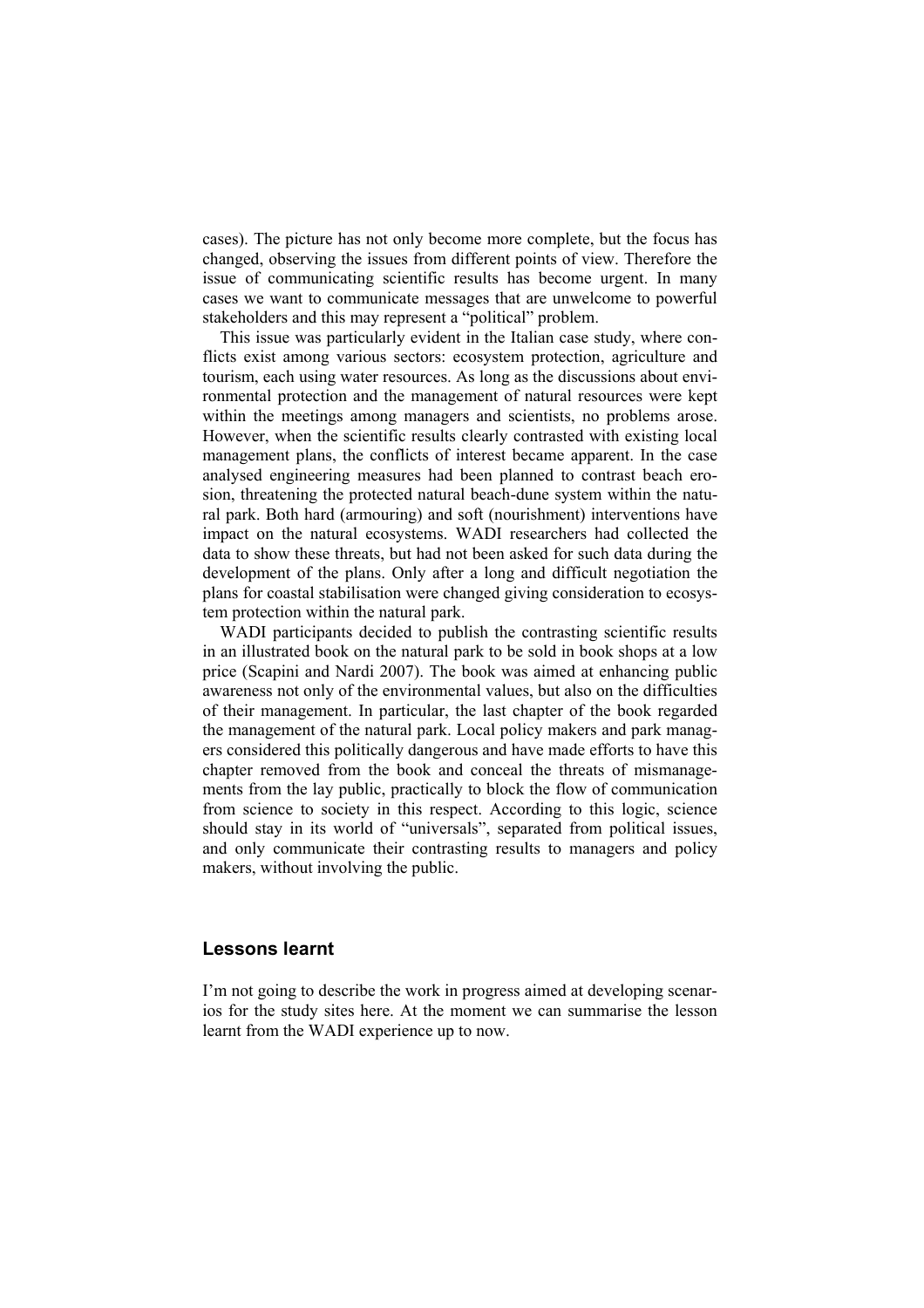1) A holistic approach has proven very useful for an adaptive management of environmental resources, including fresh water.

2) The management should consider all the sectors and stakeholders as well as the links between them and the relations between the various sectors.

3) The conflicts among stakeholders should be analysed prior to any management, and the parts listened to. Otherwise there is the risk of neglecting the weak social sectors and starting vicious circles of environmental degradation and poverty.

4) The points indicated above can be fulfilled only at the local level. However issues can never be entirely localized and impacts often derive from changes occurring elsewhere. The concept of open systems is a key concept in this respect.

However, the issue remains of communicating messages to those generally powerful stakeholders who do not welcome them. We are well aware that most of the powerful stakeholders already have precise ideas on what they want to do using their power. We are also aware of the difficulty of intercultural and interdisciplinary communication. But we feel that scientists have a duty of transparency with respect to the public, who pay taxes to support scientific research.

## **References**

- Abdrabo MA (2006) Socioeconomic conditions in coastal areas. A comparative analysis. In : Scapini F (ed) The Mediterranean coastal areas from watershed to the sea : interactions and changes. Firenze University Press, Firenze, pp 73– 82
- Ater M, Hmimsa Y (2006) L'agrobiodiversité dans les grosystèmes traditionelles du bassin versant de Oued Laou (Maroc). In : Scapini F (ed) The Mediterranean coastal areas from watershed to the sea : interactions and changes. Firenze University Press, Firenze, pp 95–108
- Beck U (1986) Risikogesellschaft; auf dem Weg in eine andere Moderne;Risk Society revisited. Theory, Politics, Critiques and research Programs. Suhrkamp Verlag, Frankfurt a. Main
- Beck U (1997) Was ist die Globalisierung? Irrtümer des Globalismus Antworten auf Globalisierung. Suhrkamp Verlag, Frankfurt a. Main
- El Alami M, Bennas N, Belqat B (2006) Typologie et qualité biologique de l'eau du réseau hydrographique Laou, Nord Ouest du Maroc. In : Scapini F (ed) The Mediterranean coastal areas from watershed to the sea : interactions and changes. Firenze University Press, Firenze, pp 123–141